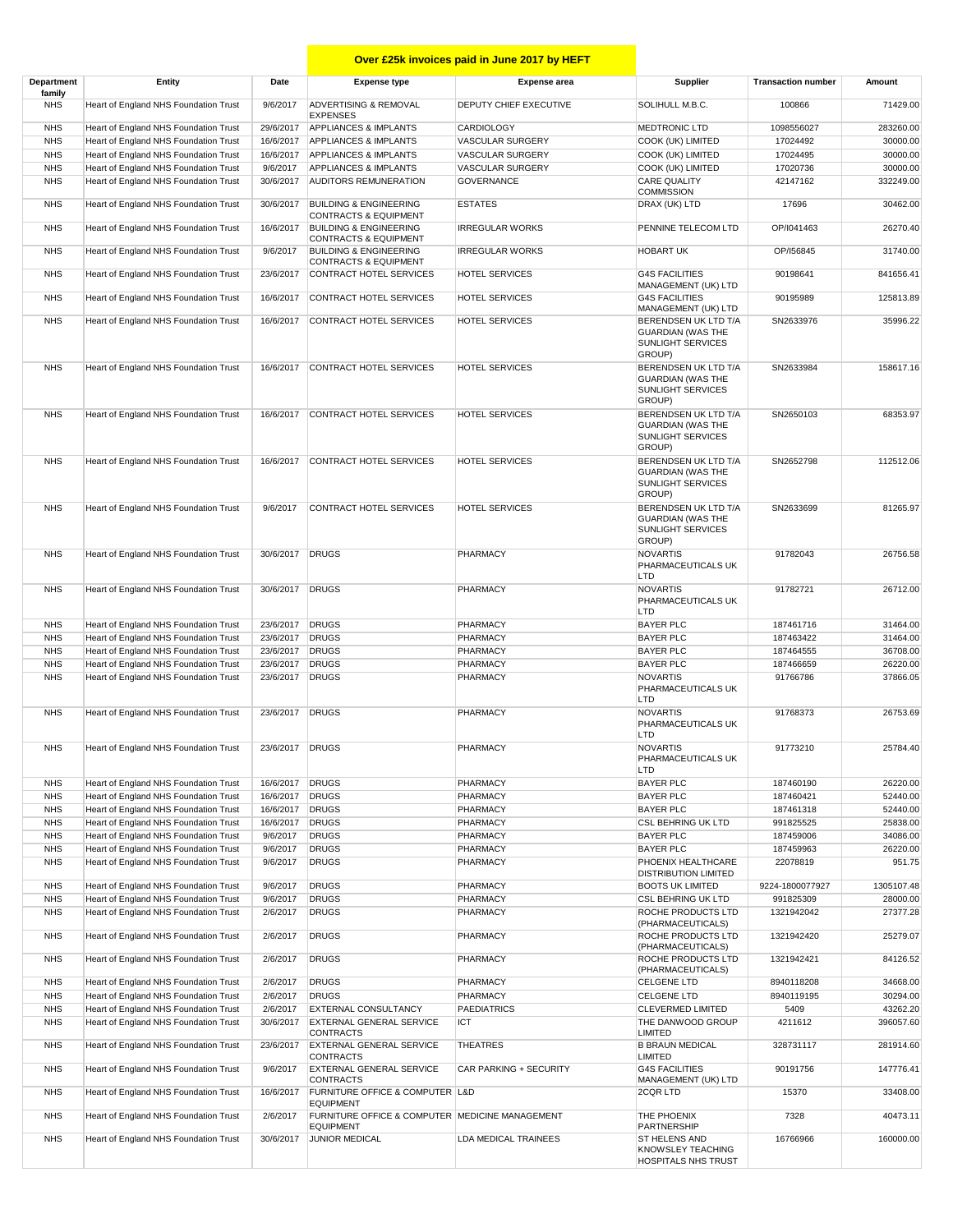| <b>NHS</b>               | Heart of England NHS Foundation Trust                                          | 2/6/2017               | <b>JUNIOR MEDICAL</b>                                      | LDA MEDICAL TRAINEES                         | ST HELENS AND<br><b>KNOWSLEY TEACHING</b><br><b>HOSPITALS NHS TRUST</b> | 16766548                             | 160000.00        |
|--------------------------|--------------------------------------------------------------------------------|------------------------|------------------------------------------------------------|----------------------------------------------|-------------------------------------------------------------------------|--------------------------------------|------------------|
| <b>NHS</b>               | Heart of England NHS Foundation Trust                                          | 30/6/2017              | <b>LABORATORY EQUIPMENT</b>                                | LABORATORY MEDICINE                          | PUBLIC HEALTH                                                           | 6251128                              | 389534.93        |
| <b>NHS</b>               | Heart of England NHS Foundation Trust                                          | 16/6/2017              | <b>LABORATORY EQUIPMENT</b>                                | LABORATORY MEDICINE                          | ENGLAND (WAS HPA)<br><b>ABBOTT LABORATORIES</b>                         | 751188750                            | 35091.57         |
| <b>NHS</b>               | Heart of England NHS Foundation Trust                                          | 16/6/2017              | <b>LABORATORY EQUIPMENT</b>                                | <b>LABORATORY MEDICINE</b>                   | LTD<br><b>ABBOTT LABORATORIES</b>                                       | 751188750                            | 27136.03         |
| <b>NHS</b>               | Heart of England NHS Foundation Trust                                          | 16/6/2017              | <b>LABORATORY EQUIPMENT</b>                                | LABORATORY MEDICINE                          | LTD<br><b>ABBOTT LABORATORIES</b>                                       | 751188750                            | 155179.91        |
| <b>NHS</b>               | Heart of England NHS Foundation Trust                                          | 16/6/2017              | <b>LABORATORY EQUIPMENT</b>                                | LABORATORY MEDICINE                          | LTD<br><b>ABBOTT LABORATORIES</b>                                       | 751188750                            | 11846.14         |
| <b>NHS</b>               |                                                                                |                        | <b>LABORATORY EQUIPMENT</b>                                | LABORATORY MEDICINE                          | LTD<br><b>ABBOTT LABORATORIES</b>                                       | 855207079                            |                  |
|                          | Heart of England NHS Foundation Trust                                          | 16/6/2017              |                                                            |                                              | LTD                                                                     |                                      | 63258.00         |
| <b>NHS</b>               | Heart of England NHS Foundation Trust                                          | 9/6/2017               | <b>LABORATORY EQUIPMENT</b>                                | LABORATORY MEDICINE                          | ABBOTT LABORATORIES<br>LTD                                              | 751181690                            | 13831.66         |
| <b>NHS</b>               | Heart of England NHS Foundation Trust                                          | 9/6/2017               | <b>LABORATORY EQUIPMENT</b>                                | LABORATORY MEDICINE                          | <b>ABBOTT LABORATORIES</b><br>LTD                                       | 751181690                            | 27844.04         |
| <b>NHS</b>               | Heart of England NHS Foundation Trust                                          | 9/6/2017               | <b>LABORATORY EQUIPMENT</b>                                | LABORATORY MEDICINE                          | <b>ABBOTT LABORATORIES</b><br>LTD                                       | 751181690                            | 163570.29        |
| <b>NHS</b>               | Heart of England NHS Foundation Trust                                          | 9/6/2017               | <b>LABORATORY EQUIPMENT</b>                                | <b>LABORATORY MEDICINE</b>                   | ABBOTT LABORATORIES<br>LTD                                              | 751181690                            | 32323.12         |
| <b>NHS</b>               | Heart of England NHS Foundation Trust                                          | 30/6/2017              | <b>MSSE</b>                                                | <b>EMERGENCY CARE MANAGEMENT</b>             | GE HEALTHCARE UK LTD                                                    | 145/0496PB                           | 51960.58         |
| <b>NHS</b>               | Heart of England NHS Foundation Trust                                          | 30/6/2017              | <b>MSSE</b>                                                | <b>GASTROENTEROLOGY</b>                      | WASSENBURG LTD (WAS<br><b>DAWMED</b><br>INTERNATIONAL LIMITED)          | PI4000240                            | 70984.80         |
| <b>NHS</b>               | Heart of England NHS Foundation Trust                                          | 29/6/2017              | <b>MSSE</b>                                                | LABORATORY MEDICINE                          | NHS BLOOD AND                                                           | 859324                               | 147701.25        |
| <b>NHS</b>               | Heart of England NHS Foundation Trust                                          | 29/6/2017              | <b>MSSE</b>                                                | LABORATORY MEDICINE                          | TRANSPLANT (NHSBT)<br>NHS BLOOD AND                                     | 860062                               | 52535.42         |
| <b>NHS</b>               | Heart of England NHS Foundation Trust                                          | 23/6/2017              | <b>MSSE</b>                                                | <b>RENAL MEDICINE</b>                        | TRANSPLANT (NHSBT)<br><b>BAXTER HEALTHCARE</b>                          | 17064521                             | 37669.56         |
| <b>NHS</b>               | Heart of England NHS Foundation Trust                                          | 16/6/2017              | OTHER CREDITORS CURRENT                                    | <b>BALANCE SHEET</b>                         | LTD<br>HM REVENUE AND                                                   | 068PD000020231701/                   | 9417478.75       |
|                          |                                                                                |                        |                                                            |                                              | <b>CUSTOMS -</b><br><b>CUMBERNAULD</b>                                  | 20.06.17                             |                  |
| <b>NHS</b>               | Heart of England NHS Foundation Trust                                          | 16/6/2017              | <b>OTHER CREDITORS CURRENT</b>                             | <b>BALANCE SHEET</b>                         | LEXMARK ENTERPRISE<br>SOFTWARE UK LTD (WAS<br>READSOFT)                 | A1000259                             | 39900.00         |
| <b>NHS</b>               | Heart of England NHS Foundation Trust                                          | 16/6/2017              | <b>OTHER CREDITORS CURRENT</b>                             | <b>BALANCE SHEET</b>                         | CHILDCARE VOUCHERS<br>LTD                                               | IN151213026                          | 74939.34         |
| <b>NHS</b>               | Heart of England NHS Foundation Trust                                          | 19/6/2017              | OTHER ESTABLISHMENT COSTS                                  | <b>GOVERNANCE</b>                            | <b>NHS LITIGATION</b><br><b>AUTHORITY</b>                               | SICX/00121831                        | 2364426.30       |
| <b>NHS</b>               | Heart of England NHS Foundation Trust                                          | 19/6/2017              | OTHER ESTABLISHMENT COSTS                                  | <b>GOVERNANCE</b>                            | <b>NHS LITIGATION</b><br><b>AUTHORITY</b>                               | SICX/00121832                        | 39392.80         |
| <b>NHS</b>               | Heart of England NHS Foundation Trust                                          | 30/6/2017              | OTHER GENERAL SUPPLIES &<br><b>SERVICES</b>                | ACCESS BOOKING AND CHOICE                    | CHRYSALIX09 LTD                                                         | 97/18/17/ME                          | 60000.00         |
| <b>NHS</b>               | Heart of England NHS Foundation Trust                                          | 2/6/2017               | OTHER GENERAL SUPPLIES &                                   | CLINICAL SUPPORT RESEARCH                    | UNIVERSITY OF                                                           | 91027707                             | 40460.88         |
| <b>NHS</b>               | Heart of England NHS Foundation Trust                                          | 23/6/2017              | <b>SERVICES</b><br><b>OTHER MISCELLANEOUS</b>              | <b>DIABETES</b>                              | <b>WARWICK</b><br>MEDICAL IMAGING UK<br>LTD                             | 0000001157                           | 49693.99         |
| <b>NHS</b>               | Heart of England NHS Foundation Trust                                          | 2/6/2017               | OTHER MISCELLANEOUS                                        | <b>NURSING</b>                               | <b>HEALTHCARE</b><br><b>COMMUNICATIONS UK</b><br>LTD                    | 8351                                 | 52193.75         |
| <b>NHS</b>               | Heart of England NHS Foundation Trust                                          | 13/6/2017              | OTHER RECEIVABLES CURRENT                                  | <b>BALANCE SHEET</b>                         | HM REVENUE AND<br><b>CUSTOMS -</b><br><b>CUMBERNAULD</b>                | VRN654912816                         | 296093.00        |
| <b>NHS</b>               | Heart of England NHS Foundation Trust                                          |                        | 30/6/2017 PRINTING STATIONERY &<br>POSTAGE                 | <b>MEDICAL LEADERSHIP</b>                    | <b>CRAB CLINICAL</b><br><b>INFORMATICS LTD</b>                          | 201704151                            | 60000.00         |
| <b>NHS</b>               | Heart of England NHS Foundation Trust                                          | 23/6/2017              | PRINTING STATIONERY &<br><b>POSTAGE</b>                    | A & E                                        | <b>IDEAGEN CONTENT LTD</b>                                              | 0000222547                           | 46486.28         |
| <b>NHS</b>               | Heart of England NHS Foundation Trust                                          | 28/6/2017              | PROPERTY PLANT AND                                         | CAPITAL                                      | <b>CASH BOOK PAYMENTS</b>                                               | <b>BIRMINGHAM CITY</b><br>COUNCIL/58 | 39634.00         |
| <b>NHS</b>               | Heart of England NHS Foundation Trust                                          | 23/6/2017              | <b>EQUIPMENT</b><br>PROPERTY PLANT AND<br><b>EQUIPMENT</b> | CAPITAL                                      | <b>SUEZ WATER</b><br>PURIFICATION SYSTEMS                               | 105879                               | 37771.20         |
| <b>NHS</b>               | Heart of England NHS Foundation Trust                                          | 23/6/2017              | PROPERTY PLANT AND                                         | CAPITAL                                      | LIMITED<br>PHILIPS UK AND IRELAND                                       | 7300256831                           | 50343.24         |
| <b>NHS</b>               | Heart of England NHS Foundation Trust                                          | 23/6/2017              | <b>EQUIPMENT</b><br>PROPERTY PLANT AND                     | CAPITAL                                      | LTD<br><b>KARL STORZ</b>                                                | <b>INVL045844</b>                    | 76940.44         |
| <b>NHS</b>               | Heart of England NHS Foundation Trust                                          | 16/6/2017              | <b>EQUIPMENT</b><br>PROPERTY PLANT AND                     | CAPITAL                                      | <b>ENDOSCOPY (UK) LTD</b><br><b>STRYKER UK LTD</b>                      | 27962848                             | 79054.32         |
| <b>NHS</b>               | Heart of England NHS Foundation Trust                                          | 9/6/2017               | <b>EQUIPMENT</b><br>PROPERTY PLANT AND                     | CAPITAL                                      | <b>STRYKER UK LTD</b>                                                   | 27962847                             | 36804.24         |
|                          |                                                                                |                        | <b>EQUIPMENT</b>                                           |                                              |                                                                         |                                      |                  |
| <b>NHS</b>               | Heart of England NHS Foundation Trust                                          | 2/6/2017               | PROPERTY PLANT AND<br><b>EQUIPMENT</b>                     | CAPITAL                                      | PHILIPS UK AND IRELAND<br>LTD                                           | 7300253492                           | 215354.40        |
| <b>NHS</b>               | Heart of England NHS Foundation Trust                                          | 30/6/2017              | PURCHASE OF HEALTH CARE<br><b>SERVICES</b>                 | <b>DISCHARGE</b>                             | <b>HEALTHCARE AT HOME</b><br>LTD                                        | OP/6275756                           | 76830.00         |
| <b>NHS</b>               | Heart of England NHS Foundation Trust                                          | 23/6/2017              | PURCHASE OF HEALTH CARE<br><b>SERVICES</b>                 | <b>DISCHARGE</b>                             | HEALTHCARE AT HOME<br>LTD                                               | OP/6206267                           | 76830.00         |
| <b>NHS</b>               | Heart of England NHS Foundation Trust                                          | 30/6/2017              | PURCHASE OF HEALTHCARE<br>SERVICES NHS                     | A & E                                        | <b>XAVIER HEALTHCARE</b><br>LTD                                         | 332                                  | 54684.29         |
| <b>NHS</b>               | Heart of England NHS Foundation Trust                                          | 30/6/2017              | PURCHASE OF HEALTHCARE<br>SERVICES NHS                     | A & E                                        | <b>XAVIER HEALTHCARE</b><br>LTD                                         | 333                                  | 62211.00         |
| <b>NHS</b>               | Heart of England NHS Foundation Trust                                          | 2/6/2017               | PURCHASE OF HEALTHCARE<br>SERVICES NHS                     | A & E                                        | <b>XAVIER HEALTHCARE</b><br>LTD                                         | 328                                  | 51914.60         |
| <b>NHS</b>               | Heart of England NHS Foundation Trust                                          | 2/6/2017               | PURCHASE OF HEALTHCARE<br>SERVICES NHS                     | A & E                                        | <b>XAVIER HEALTHCARE</b><br>LTD                                         | 329                                  | 61564.00         |
| <b>NHS</b><br><b>NHS</b> | Heart of England NHS Foundation Trust<br>Heart of England NHS Foundation Trust | 30/6/2017<br>30/6/2017 | QUALIFIED AGENCY NURSES<br>QUALIFIED AGENCY NURSES         | <b>CARDIOLOGY</b><br><b>ELDERLY MEDICINE</b> | <b>MEDICSPRO LTD</b><br><b>MEDICSPRO LTD</b>                            | HEFT2-166257<br>HEFT2-166257         | 384.21<br>384.21 |
| <b>NHS</b>               | Heart of England NHS Foundation Trust                                          | 30/6/2017              | QUALIFIED AGENCY NURSES                                    | <b>PAEDIATRICS</b>                           | <b>MEDICSPRO LTD</b>                                                    | HEFT2-166257                         | 384.21           |
| <b>NHS</b>               | Heart of England NHS Foundation Trust                                          | 30/6/2017              | <b>QUALIFIED AGENCY NURSES</b>                             | <b>GENERAL MEDICINE</b>                      | <b>MEDICSPRO LTD</b>                                                    | HEFT2-166257                         | 497.78           |
| <b>NHS</b>               | Heart of England NHS Foundation Trust                                          | 30/6/2017              | QUALIFIED AGENCY NURSES                                    | <b>RESPIRATORY MEDICINE</b>                  | <b>MEDICSPRO LTD</b>                                                    | HEFT2-166257                         | 1697.78          |
| <b>NHS</b>               | Heart of England NHS Foundation Trust                                          | 30/6/2017              | QUALIFIED AGENCY NURSES                                    | <b>ACUTE MEDICINE</b>                        | <b>MEDICSPRO LTD</b>                                                    | HEFT2-166257                         | 1785.73          |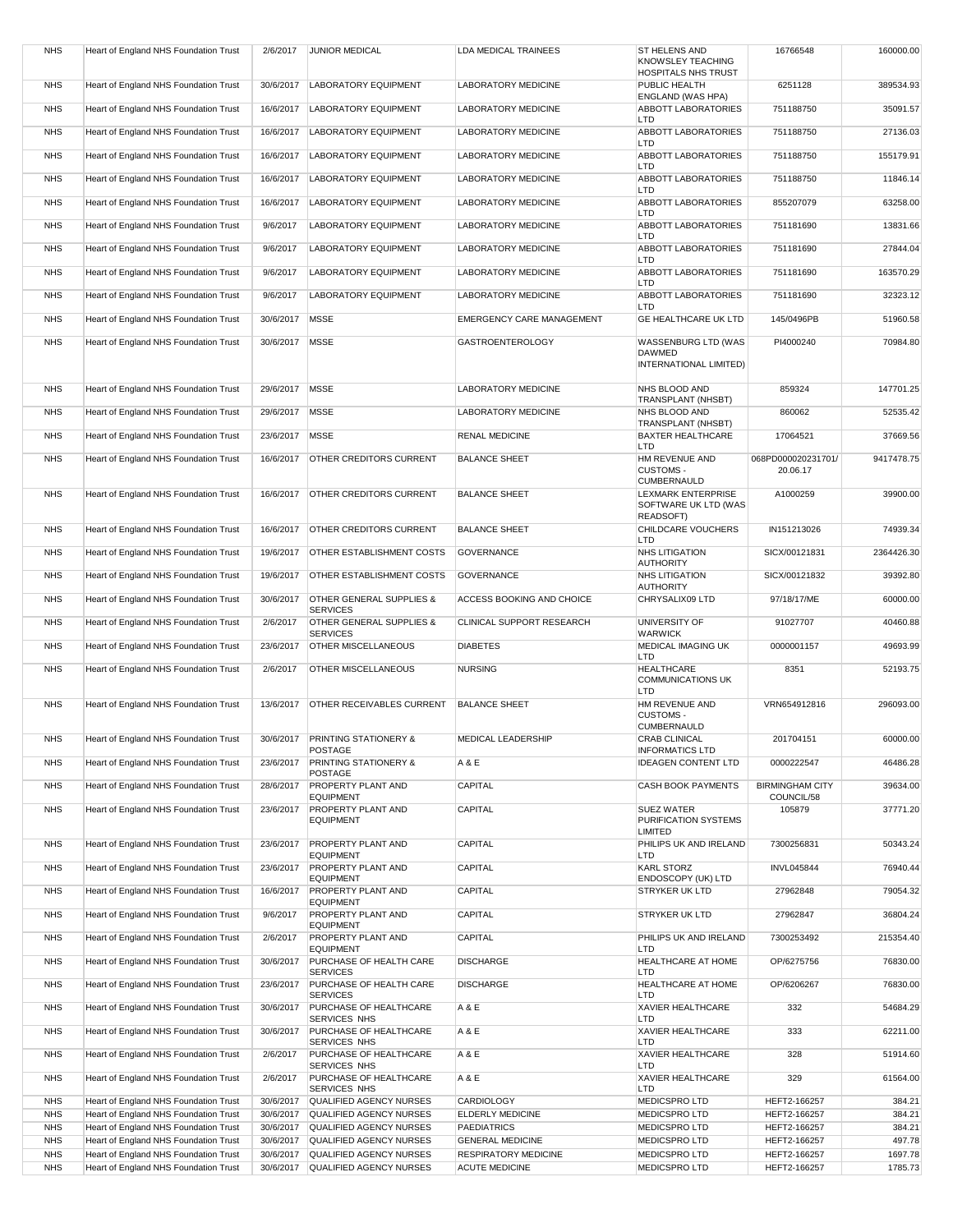| <b>NHS</b> | Heart of England NHS Foundation Trust | 30/6/2017 | QUALIFIED AGENCY NURSES           | <b>ACUTE MEDICINE</b>            | <b>MEDICSPRO LTD</b>                         | HEFT2-166257 | 2053.80  |
|------------|---------------------------------------|-----------|-----------------------------------|----------------------------------|----------------------------------------------|--------------|----------|
| <b>NHS</b> | Heart of England NHS Foundation Trust | 30/6/2017 | <b>QUALIFIED AGENCY NURSES</b>    | <b>ACUTE MEDICINE</b>            | <b>MEDICSPRO LTD</b>                         | HEFT2-166257 | 10209.27 |
| <b>NHS</b> | Heart of England NHS Foundation Trust | 30/6/2017 | QUALIFIED AGENCY NURSES           | <b>TRAUMA &amp; ORTHOPAEDICS</b> | <b>MEDICSPROLTD</b>                          | HEFT2-166257 | 384.21   |
| <b>NHS</b> | Heart of England NHS Foundation Trust | 30/6/2017 | QUALIFIED AGENCY NURSES           | <b>STROKE</b>                    | <b>MEDICSPRO LTD</b>                         | HEFT2-166257 | 429.41   |
|            |                                       |           |                                   |                                  |                                              |              |          |
| <b>NHS</b> | Heart of England NHS Foundation Trust | 30/6/2017 | QUALIFIED AGENCY NURSES           | <b>STROKE</b>                    | <b>MEDICSPRO LTD</b>                         | HEFT2-166257 | 768.41   |
| <b>NHS</b> | Heart of England NHS Foundation Trust | 30/6/2017 | <b>QUALIFIED AGENCY NURSES</b>    | <b>ACUTE MEDICINE</b>            | <b>MEDICSPRO LTD</b>                         | HEFT2-166257 | 788.69   |
| <b>NHS</b> | Heart of England NHS Foundation Trust | 30/6/2017 | QUALIFIED AGENCY NURSES           | <b>ENT</b>                       | <b>MEDICSPRO LTD</b>                         | HEFT2-166257 | 1172.90  |
| <b>NHS</b> | Heart of England NHS Foundation Trust | 30/6/2017 | QUALIFIED AGENCY NURSES           | <b>RESPIRATORY MEDICINE</b>      | <b>MEDICSPRO LTD</b>                         | HEFT2-166257 | 1375.88  |
|            | Heart of England NHS Foundation Trust |           |                                   |                                  |                                              |              |          |
| <b>NHS</b> |                                       | 30/6/2017 | <b>QUALIFIED AGENCY NURSES</b>    | <b>GENERAL SURGERY</b>           | <b>MEDICSPRO LTD</b>                         | HEFT2-166257 | 2167.18  |
| <b>NHS</b> | Heart of England NHS Foundation Trust | 30/6/2017 | QUALIFIED AGENCY NURSES           | <b>RESPIRATORY MEDICINE</b>      | <b>MEDICSPRO LTD</b>                         | HEFT2-166257 | 216.42   |
| <b>NHS</b> | Heart of England NHS Foundation Trust | 30/6/2017 | QUALIFIED AGENCY NURSES           | GYNAECOLOGY                      | <b>MEDICSPRO LTD</b>                         | HEFT2-166257 | 446.47   |
| <b>NHS</b> | Heart of England NHS Foundation Trust | 30/6/2017 | QUALIFIED AGENCY NURSES           | <b>GENERAL SURGERY</b>           | <b>MEDICSPRO LTD</b>                         | HEFT2-166257 | 890.09   |
|            |                                       |           |                                   |                                  |                                              |              |          |
| <b>NHS</b> | Heart of England NHS Foundation Trust | 30/6/2017 | QUALIFIED AGENCY NURSES           | <b>GENERAL MEDICINE</b>          | <b>MEDICSPRO LTD</b>                         | HEFT2-166257 | 1669.98  |
| <b>NHS</b> | Heart of England NHS Foundation Trust | 30/6/2017 | QUALIFIED AGENCY NURSES           | <b>RENAL MEDICINE</b>            | <b>MEDICSPRO LTD</b>                         | HEFT2-166257 | 2318.75  |
| <b>NHS</b> | Heart of England NHS Foundation Trust | 30/6/2017 | <b>QUALIFIED AGENCY NURSES</b>    | <b>TRAUMA &amp; ORTHOPAEDICS</b> | <b>MEDICSPRO LTD</b>                         | HEFT2-166257 | 311.20   |
| <b>NHS</b> | Heart of England NHS Foundation Trust | 30/6/2017 | <b>QUALIFIED AGENCY NURSES</b>    | <b>GENERAL SURGERY</b>           | <b>MEDICSPRO LTD</b>                         | HEFT2-166257 | 645.87   |
|            |                                       |           |                                   |                                  |                                              |              |          |
| <b>NHS</b> | Heart of England NHS Foundation Trust | 30/6/2017 | QUALIFIED AGENCY NURSES           | ELDERLY MEDICINE                 | <b>MEDICSPRO LTD</b>                         | HEFT2-166257 | 687.22   |
| <b>NHS</b> | Heart of England NHS Foundation Trust | 30/6/2017 | QUALIFIED AGENCY NURSES           | <b>GASTROENTEROLOGY</b>          | <b>MEDICSPRO LTD</b>                         | HEFT2-166257 | 1347.31  |
| <b>NHS</b> | Heart of England NHS Foundation Trust | 30/6/2017 | QUALIFIED AGENCY NURSES           | CLIN HAEM / ONCOLOGY             | <b>MEDICSPRO LTD</b>                         | HEFT2-166257 | 1874.96  |
| <b>NHS</b> | Heart of England NHS Foundation Trust | 30/6/2017 | QUALIFIED AGENCY NURSES           | TRAUMA & ORTHOPAEDICS            | <b>MEDICSPRO LTD</b>                         | HEFT2-166257 | 2194.29  |
|            |                                       |           |                                   |                                  |                                              |              |          |
| <b>NHS</b> | Heart of England NHS Foundation Trust | 30/6/2017 | QUALIFIED AGENCY NURSES           | A & E                            | <b>MEDICSPRO LTD</b>                         | HEFT2-166257 | 3741.78  |
| <b>NHS</b> | Heart of England NHS Foundation Trust | 30/6/2017 | <b>QUALIFIED AGENCY NURSES</b>    | <b>GYNAECOLOGY</b>               | <b>MEDICSPRO LTD</b>                         | HEFT2-166257 | 396.37   |
| <b>NHS</b> | Heart of England NHS Foundation Trust | 30/6/2017 | QUALIFIED AGENCY NURSES           | <b>INFECTIOUS DISEASES</b>       | <b>MEDICSPRO LTD</b>                         | HEFT2-166257 | 379.60   |
|            |                                       |           |                                   |                                  |                                              |              |          |
| <b>NHS</b> | Heart of England NHS Foundation Trust | 30/6/2017 | QUALIFIED AGENCY NURSES           | ELDERLY MEDICINE                 | <b>MEDICSPRO LTD</b>                         | HEFT2-166257 | 937.49   |
| <b>NHS</b> | Heart of England NHS Foundation Trust | 30/6/2017 | QUALIFIED AGENCY NURSES           | <b>GENERAL MEDICINE</b>          | <b>MEDICSPRO LTD</b>                         | HEFT2-166257 | 2885.57  |
| <b>NHS</b> | Heart of England NHS Foundation Trust | 30/6/2017 | QUALIFIED AGENCY NURSES           | TRAUMA & ORTHOPAEDICS            | <b>MEDICSPRO LTD</b>                         | HEFT2-166257 | 220.30   |
| <b>NHS</b> | Heart of England NHS Foundation Trust | 30/6/2017 | QUALIFIED AGENCY NURSES           | ELDERLY MEDICINE                 | <b>MEDICSPRO LTD</b>                         | HEFT2-166257 | 768.40   |
|            |                                       |           |                                   |                                  |                                              |              |          |
| <b>NHS</b> | Heart of England NHS Foundation Trust | 30/6/2017 | QUALIFIED AGENCY NURSES           | <b>GENERAL MEDICINE</b>          | <b>MEDICSPROLTD</b>                          | HEFT2-166257 | 1469.17  |
| <b>NHS</b> | Heart of England NHS Foundation Trust | 30/6/2017 | <b>QUALIFIED AGENCY NURSES</b>    | <b>TRAUMA &amp; ORTHOPAEDICS</b> | <b>MEDICSPRO LTD</b>                         | HEFT2-166257 | 2950.67  |
| <b>NHS</b> | Heart of England NHS Foundation Trust | 30/6/2017 | QUALIFIED AGENCY NURSES           | A & E                            | <b>MEDICSPRO LTD</b>                         | HEFT2-166257 | 4740.86  |
| <b>NHS</b> | Heart of England NHS Foundation Trust | 30/6/2017 | QUALIFIED AGENCY NURSES           | <b>INFECTIOUS DISEASES</b>       | <b>MEDICSPRO LTD</b>                         | HEFT2-166257 | 216.46   |
|            |                                       |           |                                   |                                  |                                              |              |          |
| <b>NHS</b> | Heart of England NHS Foundation Trust | 30/6/2017 | QUALIFIED AGENCY NURSES           | <b>RESPIRATORY MEDICINE</b>      | <b>MEDICSPROLTD</b>                          | HEFT2-166257 | 429.41   |
| <b>NHS</b> | Heart of England NHS Foundation Trust | 30/6/2017 | <b>QUALIFIED AGENCY NURSES</b>    | ELDERLY MEDICINE                 | <b>MEDICSPRO LTD</b>                         | HEFT2-166257 | 432.88   |
| <b>NHS</b> | Heart of England NHS Foundation Trust | 30/6/2017 | QUALIFIED AGENCY NURSES           | <b>STROKE</b>                    | <b>MEDICSPRO LTD</b>                         | HEFT2-166257 | 768.41   |
|            |                                       |           |                                   |                                  |                                              |              |          |
| <b>NHS</b> | Heart of England NHS Foundation Trust | 30/6/2017 | QUALIFIED AGENCY NURSES           | <b>DIABETES</b>                  | <b>MEDICSPRO LTD</b>                         | HEFT2-166257 | 1079.60  |
| <b>NHS</b> | Heart of England NHS Foundation Trust | 30/6/2017 | QUALIFIED AGENCY NURSES           | <b>ACUTE MEDICINE</b>            | <b>MEDICSPRO LTD</b>                         | HEFT2-166257 | 1201.29  |
| <b>NHS</b> | Heart of England NHS Foundation Trust | 30/6/2017 | QUALIFIED AGENCY NURSES           | <b>DIABETES</b>                  | <b>MEDICSPRO LTD</b>                         | HEFT2-166257 | 1324.29  |
| <b>NHS</b> | Heart of England NHS Foundation Trust | 30/6/2017 | QUALIFIED AGENCY NURSES           | <b>INFECTIOUS DISEASES</b>       | MEDICAL PROFESSIONAL                         | HEFT2-166258 | 311.20   |
|            |                                       |           |                                   |                                  | PERSONNEL LTD                                |              |          |
| <b>NHS</b> | Heart of England NHS Foundation Trust | 30/6/2017 | QUALIFIED AGENCY NURSES           | GYNAECOLOGY                      | MEDICAL PROFESSIONAL<br>PERSONNEL LTD        | HEFT2-166258 | 384.21   |
| <b>NHS</b> | Heart of England NHS Foundation Trust | 30/6/2017 | QUALIFIED AGENCY NURSES           | <b>ACUTE MEDICINE</b>            | MEDICAL PROFESSIONAL<br>PERSONNEL LTD        | HEFT2-166258 | 497.77   |
| <b>NHS</b> | Heart of England NHS Foundation Trust | 30/6/2017 | <b>QUALIFIED AGENCY NURSES</b>    | TRAUMA & ORTHOPAEDICS            | MEDICAL PROFESSIONAL<br>PERSONNEL LTD        | HEFT2-166258 | 841.42   |
| <b>NHS</b> | Heart of England NHS Foundation Trust | 30/6/2017 | QUALIFIED AGENCY NURSES           | <b>STROKE</b>                    | MEDICAL PROFESSIONAL<br>PERSONNEL LTD        | HEFT2-166258 | 1128.90  |
| <b>NHS</b> | Heart of England NHS Foundation Trust | 30/6/2017 | <b>QUALIFIED AGENCY NURSES</b>    | <b>ELDERLY MEDICINE</b>          | <b>MEDICAL PROFESSIONAL</b><br>PERSONNEL LTD | HEFT2-166258 | 1201.29  |
| <b>NHS</b> | Heart of England NHS Foundation Trust |           | 30/6/2017 QUALIFIED AGENCY NURSES | <b>GENERAL SURGERY</b>           | MEDICAL PROFESSIONAL<br>PERSONNEL LTD        | HEFT2-166258 | 2444.54  |
| <b>NHS</b> | Heart of England NHS Foundation Trust | 30/6/2017 | QUALIFIED AGENCY NURSES           | <b>ACUTE MEDICINE</b>            | MEDICAL PROFESSIONAL<br>PERSONNEL LTD        | HEFT2-166258 | 6093.20  |
| <b>NHS</b> | Heart of England NHS Foundation Trust |           | 30/6/2017 QUALIFIED AGENCY NURSES | <b>GENERAL MEDICINE</b>          | MEDICAL PROFESSIONAL<br>PERSONNEL LTD        | HEFT2-166258 | 16630.45 |
| <b>NHS</b> | Heart of England NHS Foundation Trust |           | 30/6/2017 QUALIFIED AGENCY NURSES | <b>ACUTE MEDICINE</b>            | MEDICAL PROFESSIONAL<br>PERSONNEL LTD        | HEFT2-166258 | 216.42   |
| <b>NHS</b> | Heart of England NHS Foundation Trust |           | 30/6/2017 QUALIFIED AGENCY NURSES | CARDIOLOGY                       | MEDICAL PROFESSIONAL<br>PERSONNEL LTD        | HEFT2-166258 | 384.21   |
| <b>NHS</b> | Heart of England NHS Foundation Trust | 30/6/2017 | QUALIFIED AGENCY NURSES           | <b>GENERAL SURGERY</b>           | MEDICAL PROFESSIONAL<br>PERSONNEL LTD        | HEFT2-166258 | 649.30   |
| <b>NHS</b> | Heart of England NHS Foundation Trust | 30/6/2017 | QUALIFIED AGENCY NURSES           | <b>GENERAL SURGERY</b>           | MEDICAL PROFESSIONAL<br>PERSONNEL LTD        | HEFT2-166258 | 841.42   |
| <b>NHS</b> | Heart of England NHS Foundation Trust | 30/6/2017 | QUALIFIED AGENCY NURSES           | <b>ACUTE MEDICINE</b>            | MEDICAL PROFESSIONAL<br>PERSONNEL LTD        | HEFT2-166258 | 1172.90  |
| <b>NHS</b> | Heart of England NHS Foundation Trust | 30/6/2017 | QUALIFIED AGENCY NURSES           | <b>GENERAL SURGERY</b>           | MEDICAL PROFESSIONAL<br>PERSONNEL LTD        | HEFT2-166258 | 1609.83  |
| <b>NHS</b> | Heart of England NHS Foundation Trust | 30/6/2017 | QUALIFIED AGENCY NURSES           | A & E                            | MEDICAL PROFESSIONAL<br>PERSONNEL LTD        | HEFT2-166258 | 3221.77  |
| <b>NHS</b> | Heart of England NHS Foundation Trust | 30/6/2017 | QUALIFIED AGENCY NURSES           | <b>GENERAL MEDICINE</b>          | MEDICAL PROFESSIONAL<br>PERSONNEL LTD        | HEFT2-166258 | 396.37   |
| <b>NHS</b> | Heart of England NHS Foundation Trust | 30/6/2017 | QUALIFIED AGENCY NURSES           | TRAUMA & ORTHOPAEDICS            | MEDICAL PROFESSIONAL<br>PERSONNEL LTD        | HEFT2-166258 | 817.08   |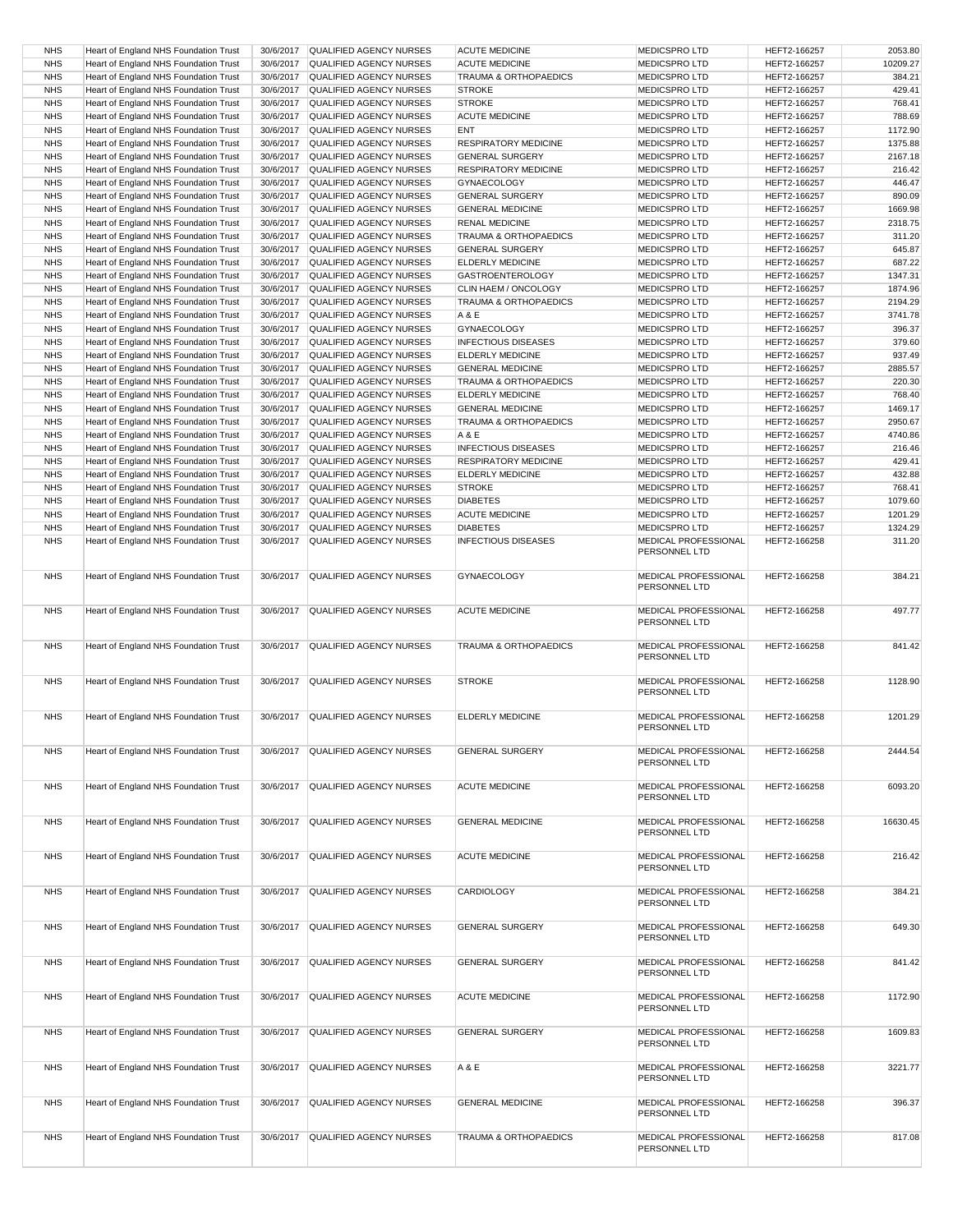| <b>NHS</b> | Heart of England NHS Foundation Trust |           | 30/6/2017 QUALIFIED AGENCY NURSES | <b>RESPIRATORY MEDICINE</b> | MEDICAL PROFESSIONAL<br>PERSONNEL LTD        | HEFT2-166258 | 1049.79  |
|------------|---------------------------------------|-----------|-----------------------------------|-----------------------------|----------------------------------------------|--------------|----------|
| <b>NHS</b> | Heart of England NHS Foundation Trust | 30/6/2017 | QUALIFIED AGENCY NURSES           | TRAUMA & ORTHOPAEDICS       | MEDICAL PROFESSIONAL<br>PERSONNEL LTD        | HEFT2-166258 | 52.73    |
| <b>NHS</b> | Heart of England NHS Foundation Trust | 30/6/2017 | QUALIFIED AGENCY NURSES           | <b>GENERAL SURGERY</b>      | MEDICAL PROFESSIONAL<br>PERSONNEL LTD        | HEFT2-166258 | 770.15   |
| <b>NHS</b> | Heart of England NHS Foundation Trust | 30/6/2017 | QUALIFIED AGENCY NURSES           | ELDERLY MEDICINE            | MEDICAL PROFESSIONAL<br>PERSONNEL LTD        | HEFT2-166258 | 432.88   |
| <b>NHS</b> | Heart of England NHS Foundation Trust | 30/6/2017 | QUALIFIED AGENCY NURSES           | ELDERLY MEDICINE            | MEDICAL PROFESSIONAL<br>PERSONNEL LTD        | HEFT2-166258 | 445.05   |
| <b>NHS</b> | Heart of England NHS Foundation Trust | 30/6/2017 | QUALIFIED AGENCY NURSES           | CARDIOLOGY                  | MEDICAL PROFESSIONAL<br>PERSONNEL LTD        | HEFT2-166258 | 497.77   |
| <b>NHS</b> | Heart of England NHS Foundation Trust | 30/6/2017 | QUALIFIED AGENCY NURSES           | <b>ACUTE MEDICINE</b>       | MEDICAL PROFESSIONAL<br>PERSONNEL LTD        | HEFT2-166258 | 881.98   |
| <b>NHS</b> | Heart of England NHS Foundation Trust | 30/6/2017 | QUALIFIED AGENCY NURSES           | ELDERLY MEDICINE            | MEDICAL PROFESSIONAL<br>PERSONNEL LTD        | HEFT2-166258 | 1025.43  |
| <b>NHS</b> | Heart of England NHS Foundation Trust | 30/6/2017 | QUALIFIED AGENCY NURSES           | <b>RESPIRATORY MEDICINE</b> | MEDICAL PROFESSIONAL<br>PERSONNEL LTD        | HEFT2-166258 | 3102.34  |
| <b>NHS</b> | Heart of England NHS Foundation Trust | 30/6/2017 | QUALIFIED AGENCY NURSES           | ELDERLY MEDICINE            | MEDICAL PROFESSIONAL<br>PERSONNEL LTD        | HEFT2-166258 | 4766.81  |
| <b>NHS</b> | Heart of England NHS Foundation Trust | 30/6/2017 | QUALIFIED AGENCY NURSES           | <b>ENT</b>                  | <b>MEDICAL PROFESSIONAL</b><br>PERSONNEL LTD | HEFT2-166258 | 396.37   |
| <b>NHS</b> | Heart of England NHS Foundation Trust | 30/6/2017 | QUALIFIED AGENCY NURSES           | <b>STROKE</b>               | MEDICAL PROFESSIONAL<br>PERSONNEL LTD        | HEFT2-166258 | 432.88   |
| <b>NHS</b> | Heart of England NHS Foundation Trust | 30/6/2017 | QUALIFIED AGENCY NURSES           | CARDIOLOGY                  | MEDICAL PROFESSIONAL<br>PERSONNEL LTD        | HEFT2-166258 | 768.41   |
| <b>NHS</b> | Heart of England NHS Foundation Trust |           | 30/6/2017 QUALIFIED AGENCY NURSES | <b>ELDERLY MEDICINE</b>     | MEDICAL PROFESSIONAL<br>PERSONNEL LTD        | HEFT2-166258 | 1082.30  |
| <b>NHS</b> | Heart of England NHS Foundation Trust | 30/6/2017 | QUALIFIED AGENCY NURSES           | TRAUMA & ORTHOPAEDICS       | MEDICAL PROFESSIONAL<br>PERSONNEL LTD        | HEFT2-166258 | 1201.29  |
| <b>NHS</b> | Heart of England NHS Foundation Trust | 30/6/2017 | QUALIFIED AGENCY NURSES           | <b>STROKE</b>               | MEDICAL PROFESSIONAL<br>PERSONNEL LTD        | HEFT2-166258 | 2421.43  |
| <b>NHS</b> | Heart of England NHS Foundation Trust | 30/6/2017 | QUALIFIED AGENCY NURSES           | <b>THORACIC SURGERY</b>     | MEDICAL PROFESSIONAL<br>PERSONNEL LTD        | HEFT2-166258 | 4445.24  |
| <b>NHS</b> | Heart of England NHS Foundation Trust | 30/6/2017 | QUALIFIED AGENCY NURSES           | <b>GASTROENTEROLOGY</b>     | MEDICAL PROFESSIONAL<br>PERSONNEL LTD        | HEFT2-166258 | 7214.39  |
| <b>NHS</b> | Heart of England NHS Foundation Trust | 30/6/2017 | <b>QUALIFIED AGENCY NURSES</b>    | <b>ELDERLY MEDICINE</b>     | <b>MEDICAL PROFESSIONAL</b><br>PERSONNEL LTD | HEFT2-166258 | 11677.52 |
| <b>NHS</b> | Heart of England NHS Foundation Trust | 30/6/2017 | QUALIFIED AGENCY NURSES           | ELDERLY MEDICINE            | <b>MEDICAL PROFESSIONAL</b><br>PERSONNEL LTD | HEFT2-166258 | 853.59   |
| <b>NHS</b> | Heart of England NHS Foundation Trust |           | 30/6/2017 QUALIFIED AGENCY NURSES | <b>GENERAL MEDICINE</b>     | MEDICAL PROFESSIONAL<br>PERSONNEL LTD        | HEFT2-166258 | 1477.22  |
| <b>NHS</b> | Heart of England NHS Foundation Trust |           | 30/6/2017 QUALIFIED AGENCY NURSES | <b>DIABETES</b>             | MEDICAL PROFESSIONAL<br>PERSONNEL LTD        | HEFT2-166258 | 1853.37  |
| <b>NHS</b> | Heart of England NHS Foundation Trust | 30/6/2017 | QUALIFIED AGENCY NURSES           | <b>ACUTE MEDICINE</b>       | MEDICAL PROFESSIONAL<br>PERSONNEL LTD        | HEFT2-166258 | 8994.57  |
| <b>NHS</b> | Heart of England NHS Foundation Trust | 30/6/2017 | QUALIFIED AGENCY NURSES           | <b>GYNAECOLOGY</b>          | MEDICAL PROFESSIONAL<br>PERSONNEL LTD        | HEFT2-166258 | 167.75   |
| <b>NHS</b> | Heart of England NHS Foundation Trust |           | 30/6/2017 QUALIFIED AGENCY NURSES | <b>UROLOGY</b>              | MEDICAL PROFESSIONAL<br>PERSONNEL LTD        | HEFT2-166258 | 384.21   |
| <b>NHS</b> | Heart of England NHS Foundation Trust |           | 30/6/2017 QUALIFIED AGENCY NURSES | CLIN HAEM / ONCOLOGY        | MEDICAL PROFESSIONAL<br>PERSONNEL LTD        | HEFT2-166258 | 396.37   |
| <b>NHS</b> | Heart of England NHS Foundation Trust |           | 30/6/2017 QUALIFIED AGENCY NURSES | <b>ACUTE MEDICINE</b>       | MEDICAL PROFESSIONAL<br>PERSONNEL LTD        | HEFT2-166258 | 432.88   |
| <b>NHS</b> | Heart of England NHS Foundation Trust | 23/6/2017 | QUALIFIED AGENCY NURSES           | <b>ACUTE MEDICINE</b>       | MEDICAL PROFESSIONAL<br>PERSONNEL LTD        | HEFT2-165635 | 404.48   |
| <b>NHS</b> | Heart of England NHS Foundation Trust | 23/6/2017 | QUALIFIED AGENCY NURSES           | <b>DIABETES</b>             | MEDICAL PROFESSIONAL<br>PERSONNEL LTD        | HEFT2-165635 | 888.76   |
| <b>NHS</b> | Heart of England NHS Foundation Trust | 23/6/2017 | QUALIFIED AGENCY NURSES           | A&E                         | MEDICAL PROFESSIONAL<br>PERSONNEL LTD        | HEFT2-165635 | 5743.81  |
| <b>NHS</b> | Heart of England NHS Foundation Trust | 23/6/2017 | QUALIFIED AGENCY NURSES           | ELDERLY MEDICINE            | MEDICAL PROFESSIONAL<br>PERSONNEL LTD        | HEFT2-165635 | 108.24   |
| <b>NHS</b> | Heart of England NHS Foundation Trust | 23/6/2017 | QUALIFIED AGENCY NURSES           | TRAUMA & ORTHOPAEDICS       | MEDICAL PROFESSIONAL<br>PERSONNEL LTD        | HEFT2-165635 | 384.20   |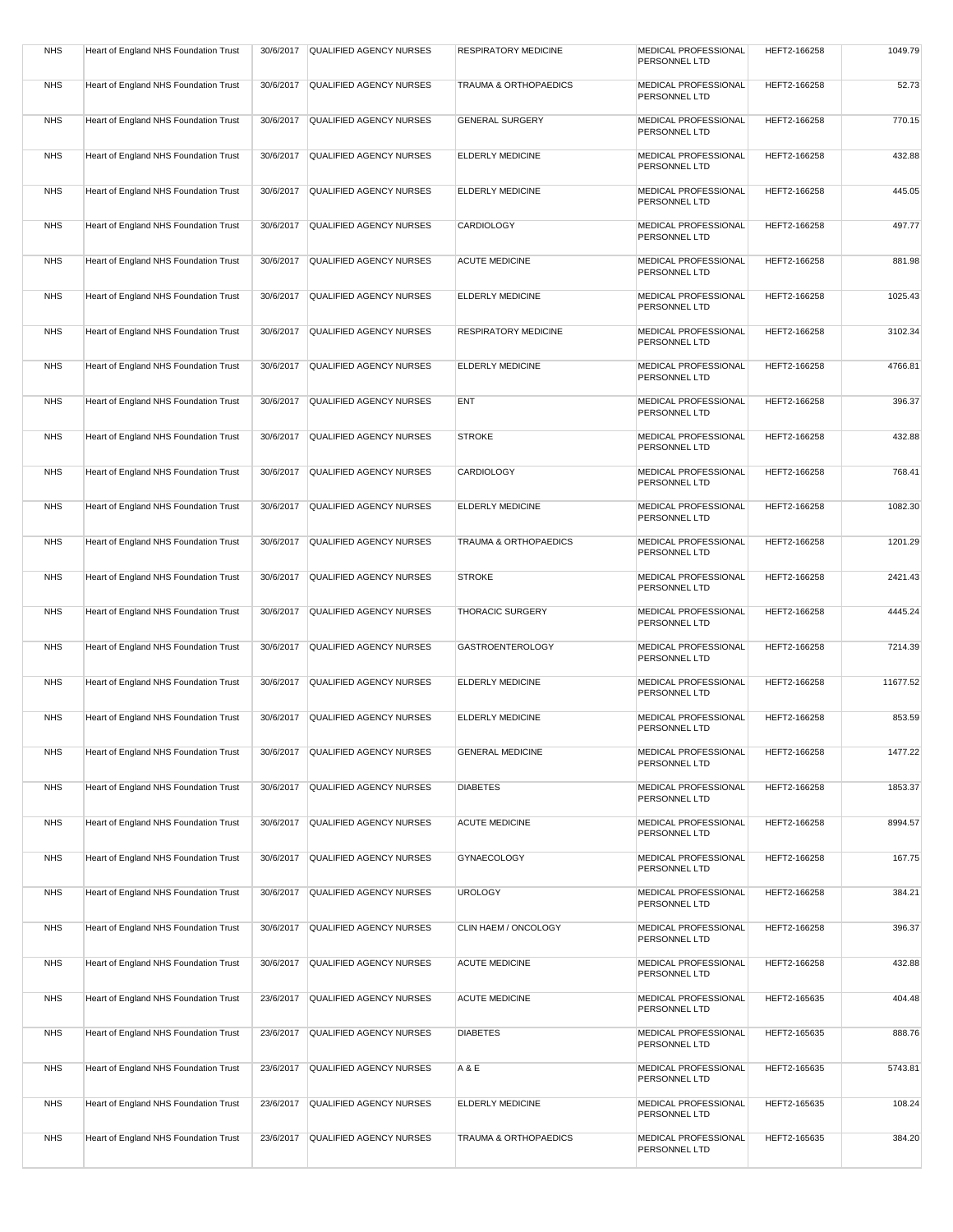| <b>NHS</b> | Heart of England NHS Foundation Trust |           | 23/6/2017 QUALIFIED AGENCY NURSES | <b>ELDERLY MEDICINE</b>          | MEDICAL PROFESSIONAL<br>PERSONNEL LTD | HEFT2-165635 | 980.17   |
|------------|---------------------------------------|-----------|-----------------------------------|----------------------------------|---------------------------------------|--------------|----------|
| <b>NHS</b> | Heart of England NHS Foundation Trust | 23/6/2017 | QUALIFIED AGENCY NURSES           | <b>ELDERLY MEDICINE</b>          | MEDICAL PROFESSIONAL<br>PERSONNEL LTD | HEFT2-165635 | 1237.79  |
| <b>NHS</b> | Heart of England NHS Foundation Trust | 23/6/2017 | QUALIFIED AGENCY NURSES           | <b>GENERAL SURGERY</b>           | MEDICAL PROFESSIONAL<br>PERSONNEL LTD | HEFT2-165635 | 1527.22  |
| <b>NHS</b> | Heart of England NHS Foundation Trust | 23/6/2017 | QUALIFIED AGENCY NURSES           | <b>TRAUMA &amp; ORTHOPAEDICS</b> | MEDICAL PROFESSIONAL<br>PERSONNEL LTD | HEFT2-165635 | 1970.98  |
| <b>NHS</b> | Heart of England NHS Foundation Trust |           | 23/6/2017 QUALIFIED AGENCY NURSES | TRAUMA & ORTHOPAEDICS            | MEDICAL PROFESSIONAL<br>PERSONNEL LTD | HEFT2-165635 | 4881.13  |
| <b>NHS</b> | Heart of England NHS Foundation Trust | 23/6/2017 | QUALIFIED AGENCY NURSES           | <b>GASTROENTEROLOGY</b>          | MEDICAL PROFESSIONAL<br>PERSONNEL LTD | HEFT2-165635 | 14077.52 |
| <b>NHS</b> | Heart of England NHS Foundation Trust | 23/6/2017 | QUALIFIED AGENCY NURSES           | <b>GENERAL MEDICINE</b>          | MEDICAL PROFESSIONAL<br>PERSONNEL LTD | HEFT2-165635 | 28112.94 |
| <b>NHS</b> | Heart of England NHS Foundation Trust | 23/6/2017 | QUALIFIED AGENCY NURSES           | RESPIRATORY MEDICINE             | MEDICAL PROFESSIONAL<br>PERSONNEL LTD | HEFT2-165635 | 396.37   |
| <b>NHS</b> | Heart of England NHS Foundation Trust | 23/6/2017 | QUALIFIED AGENCY NURSES           | <b>ELDERLY MEDICINE</b>          | MEDICAL PROFESSIONAL<br>PERSONNEL LTD | HEFT2-165635 | 465.38   |
| <b>NHS</b> | Heart of England NHS Foundation Trust | 23/6/2017 | QUALIFIED AGENCY NURSES           | <b>ACUTE MEDICINE</b>            | MEDICAL PROFESSIONAL<br>PERSONNEL LTD | HEFT2-165635 | 841.42   |
| <b>NHS</b> | Heart of England NHS Foundation Trust | 23/6/2017 | QUALIFIED AGENCY NURSES           | CLIN HAEM / ONCOLOGY             | MEDICAL PROFESSIONAL<br>PERSONNEL LTD | HEFT2-165635 | 937.47   |
| <b>NHS</b> | Heart of England NHS Foundation Trust | 23/6/2017 | QUALIFIED AGENCY NURSES           | THORACIC SURGERY                 | MEDICAL PROFESSIONAL<br>PERSONNEL LTD | HEFT2-165635 | 7351.68  |
| <b>NHS</b> | Heart of England NHS Foundation Trust |           | 23/6/2017 QUALIFIED AGENCY NURSES | <b>INFECTIOUS DISEASES</b>       | MEDICAL PROFESSIONAL<br>PERSONNEL LTD | HEFT2-165635 | 384.20   |
| <b>NHS</b> | Heart of England NHS Foundation Trust | 23/6/2017 | QUALIFIED AGENCY NURSES           | CARDIOLOGY                       | MEDICAL PROFESSIONAL<br>PERSONNEL LTD | HEFT2-165635 | 396.37   |
| <b>NHS</b> | Heart of England NHS Foundation Trust |           | 23/6/2017 QUALIFIED AGENCY NURSES | CARDIOLOGY                       | MEDICAL PROFESSIONAL<br>PERSONNEL LTD | HEFT2-165635 | 744.07   |
| <b>NHS</b> | Heart of England NHS Foundation Trust | 23/6/2017 | QUALIFIED AGENCY NURSES           | <b>ACUTE MEDICINE</b>            | MEDICAL PROFESSIONAL<br>PERSONNEL LTD | HEFT2-165635 | 1535.44  |
| <b>NHS</b> | Heart of England NHS Foundation Trust | 23/6/2017 | QUALIFIED AGENCY NURSES           | CARDIOLOGY                       | MEDICAL PROFESSIONAL<br>PERSONNEL LTD | HEFT2-165635 | 2544.53  |
| <b>NHS</b> | Heart of England NHS Foundation Trust | 23/6/2017 | QUALIFIED AGENCY NURSES           | <b>RESPIRATORY MEDICINE</b>      | MEDICAL PROFESSIONAL<br>PERSONNEL LTD | HEFT2-165635 | 2676.03  |
| <b>NHS</b> | Heart of England NHS Foundation Trust | 23/6/2017 | <b>QUALIFIED AGENCY NURSES</b>    | <b>ACUTE MEDICINE</b>            | MEDICAL PROFESSIONAL<br>PERSONNEL LTD | HEFT2-165635 | 8281.55  |
| <b>NHS</b> | Heart of England NHS Foundation Trust | 23/6/2017 | QUALIFIED AGENCY NURSES           | <b>ELDERLY MEDICINE</b>          | MEDICAL PROFESSIONAL<br>PERSONNEL LTD | HEFT2-165635 | 20993.81 |
| <b>NHS</b> | Heart of England NHS Foundation Trust |           | 23/6/2017 QUALIFIED AGENCY NURSES | <b>PAEDIATRICS</b>               | MEDICAL PROFESSIONAL<br>PERSONNEL LTD | HEFT2-165635 | 216.48   |
| <b>NHS</b> | Heart of England NHS Foundation Trust | 23/6/2017 | QUALIFIED AGENCY NURSES           | <b>ACUTE MEDICINE</b>            | MEDICAL PROFESSIONAL<br>PERSONNEL LTD | HEFT2-165635 | 384.20   |
| <b>NHS</b> | Heart of England NHS Foundation Trust | 23/6/2017 | QUALIFIED AGENCY NURSES           | CARDIOLOGY                       | MEDICAL PROFESSIONAL<br>PERSONNEL LTD | HEFT2-165635 | 519.51   |
| <b>NHS</b> | Heart of England NHS Foundation Trust | 23/6/2017 | QUALIFIED AGENCY NURSES           | TRAUMA & ORTHOPAEDICS            | MEDICAL PROFESSIONAL<br>PERSONNEL LTD | HEFT2-165635 | 811.75   |
| <b>NHS</b> | Heart of England NHS Foundation Trust | 23/6/2017 | QUALIFIED AGENCY NURSES           | <b>GENERAL SURGERY</b>           | MEDICAL PROFESSIONAL<br>PERSONNEL LTD | HEFT2-165635 | 1145.77  |
| <b>NHS</b> | Heart of England NHS Foundation Trust |           | 23/6/2017 QUALIFIED AGENCY NURSES | <b>ENT</b>                       | MEDICAL PROFESSIONAL<br>PERSONNEL LTD | HEFT2-165635 | 1298.62  |
| <b>NHS</b> | Heart of England NHS Foundation Trust |           | 23/6/2017 QUALIFIED AGENCY NURSES | <b>GENERAL MEDICINE</b>          | MEDICAL PROFESSIONAL<br>PERSONNEL LTD | HEFT2-165635 | 1634.16  |
| <b>NHS</b> | Heart of England NHS Foundation Trust | 23/6/2017 | QUALIFIED AGENCY NURSES           | <b>STROKE</b>                    | MEDICAL PROFESSIONAL<br>PERSONNEL LTD | HEFT2-165635 | 497.77   |
| <b>NHS</b> | Heart of England NHS Foundation Trust | 23/6/2017 | QUALIFIED AGENCY NURSES           | TRAUMA & ORTHOPAEDICS            | MEDICAL PROFESSIONAL<br>PERSONNEL LTD | HEFT2-165635 | 768.41   |
| <b>NHS</b> | Heart of England NHS Foundation Trust | 23/6/2017 | QUALIFIED AGENCY NURSES           | <b>RESPIRATORY MEDICINE</b>      | MEDICAL PROFESSIONAL<br>PERSONNEL LTD | HEFT2-165635 | 5646.58  |
| <b>NHS</b> | Heart of England NHS Foundation Trust | 23/6/2017 | QUALIFIED AGENCY NURSES           | <b>ACUTE MEDICINE</b>            | MEDICAL PROFESSIONAL<br>PERSONNEL LTD | HEFT2-165635 | 9482.30  |
| <b>NHS</b> | Heart of England NHS Foundation Trust | 23/6/2017 | QUALIFIED AGENCY NURSES           | CARDIOLOGY                       | MEDICAL PROFESSIONAL<br>PERSONNEL LTD | HEFT2-165635 | 216.42   |
|            |                                       |           |                                   |                                  |                                       |              |          |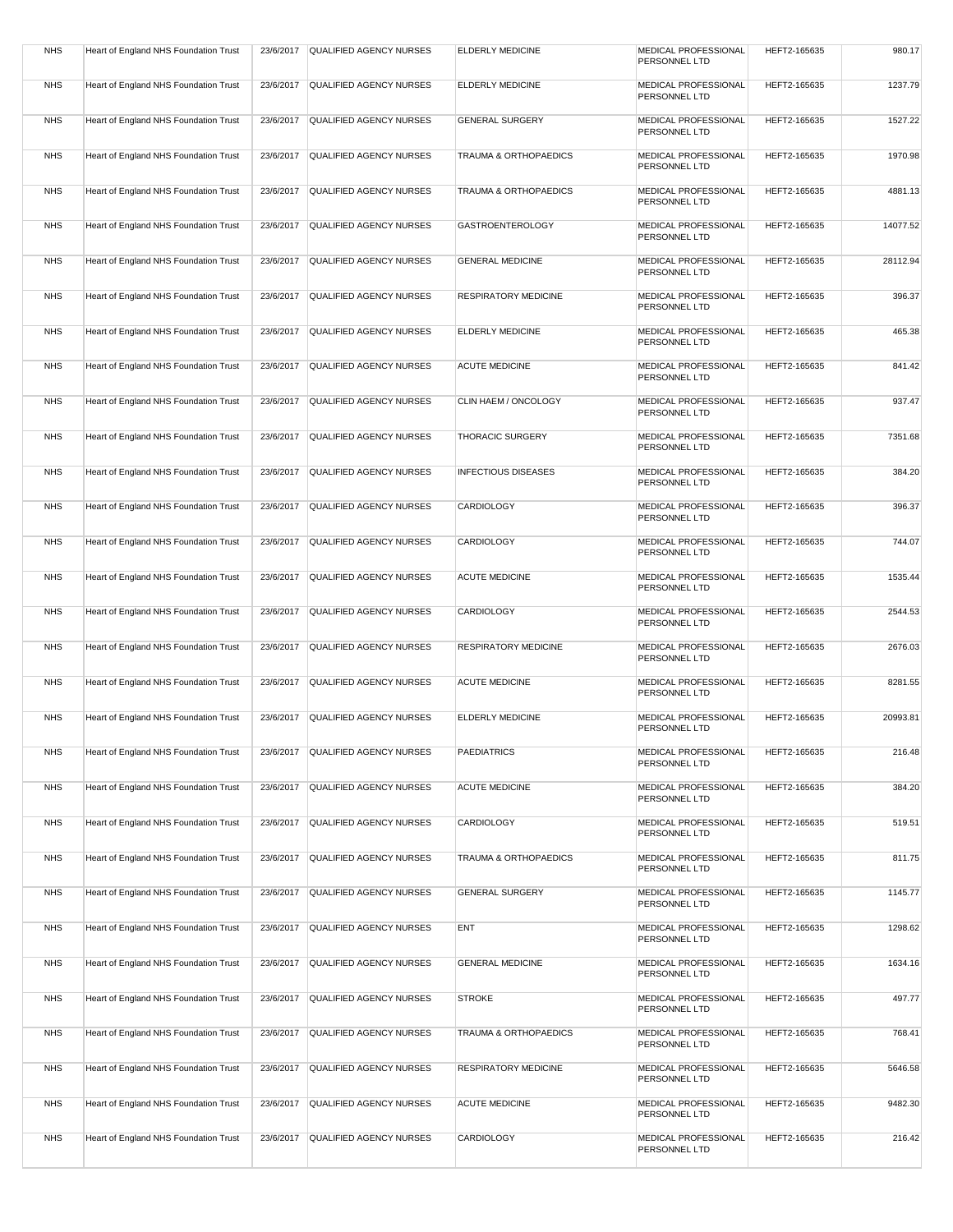| <b>NHS</b> | Heart of England NHS Foundation Trust |           | 23/6/2017 QUALIFIED AGENCY NURSES | <b>GENERAL SURGERY</b>      | MEDICAL PROFESSIONAL<br>PERSONNEL LTD        | HEFT2-165635 | 550.50   |
|------------|---------------------------------------|-----------|-----------------------------------|-----------------------------|----------------------------------------------|--------------|----------|
| <b>NHS</b> | Heart of England NHS Foundation Trust | 23/6/2017 | QUALIFIED AGENCY NURSES           | <b>GENERAL SURGERY</b>      | MEDICAL PROFESSIONAL<br>PERSONNEL LTD        | HEFT2-165635 | 1249.96  |
| <b>NHS</b> | Heart of England NHS Foundation Trust | 23/6/2017 | QUALIFIED AGENCY NURSES           | <b>RESPIRATORY MEDICINE</b> | MEDICAL PROFESSIONAL<br>PERSONNEL LTD        | HEFT2-165635 | 1322.97  |
| <b>NHS</b> | Heart of England NHS Foundation Trust | 23/6/2017 | QUALIFIED AGENCY NURSES           | <b>DIABETES</b>             | MEDICAL PROFESSIONAL<br>PERSONNEL LTD        | HEFT2-165635 | 1466.34  |
| <b>NHS</b> | Heart of England NHS Foundation Trust | 23/6/2017 | QUALIFIED AGENCY NURSES           | <b>GENERAL MEDICINE</b>     | MEDICAL PROFESSIONAL<br>PERSONNEL LTD        | HEFT2-165635 | 3472.60  |
| <b>NHS</b> | Heart of England NHS Foundation Trust | 23/6/2017 | QUALIFIED AGENCY NURSES           | <b>STROKE</b>               | MEDICAL PROFESSIONAL<br>PERSONNEL LTD        | HEFT2-165635 | 3916.23  |
| <b>NHS</b> | Heart of England NHS Foundation Trust | 23/6/2017 | QUALIFIED AGENCY NURSES           | <b>RENAL MEDICINE</b>       | MEDICAL PROFESSIONAL<br>PERSONNEL LTD        | HEFT2-165635 | 108.24   |
| <b>NHS</b> | Heart of England NHS Foundation Trust | 23/6/2017 | QUALIFIED AGENCY NURSES           | <b>STROKE</b>               | MEDICAL PROFESSIONAL<br>PERSONNEL LTD        | HEFT2-165635 | 780.58   |
| <b>NHS</b> | Heart of England NHS Foundation Trust | 23/6/2017 | QUALIFIED AGENCY NURSES           | <b>INFECTIOUS DISEASES</b>  | MEDICAL PROFESSIONAL<br>PERSONNEL LTD        | HEFT2-165635 | 794.11   |
| <b>NHS</b> | Heart of England NHS Foundation Trust | 23/6/2017 | QUALIFIED AGENCY NURSES           | ELDERLY MEDICINE            | MEDICAL PROFESSIONAL<br>PERSONNEL LTD        | HEFT2-165635 | 998.27   |
| <b>NHS</b> | Heart of England NHS Foundation Trust | 16/6/2017 | QUALIFIED AGENCY NURSES           | <b>THORACIC SURGERY</b>     | <b>MEDICAL PROFESSIONAL</b><br>PERSONNEL LTD | HEFT2-164959 | 1561.16  |
| <b>NHS</b> | Heart of England NHS Foundation Trust | 16/6/2017 | QUALIFIED AGENCY NURSES           | <b>ELDERLY MEDICINE</b>     | <b>MEDICAL PROFESSIONAL</b><br>PERSONNEL LTD | HEFT2-164959 | 829.25   |
| <b>NHS</b> | Heart of England NHS Foundation Trust | 16/6/2017 | QUALIFIED AGENCY NURSES           | <b>STROKE</b>               | MEDICAL PROFESSIONAL<br>PERSONNEL LTD        | HEFT2-164959 | 427.66   |
| <b>NHS</b> | Heart of England NHS Foundation Trust |           | 16/6/2017 QUALIFIED AGENCY NURSES | GYNAECOLOGY                 | MEDICAL PROFESSIONAL<br>PERSONNEL LTD        | HEFT2-164959 | 445.05   |
| <b>NHS</b> | Heart of England NHS Foundation Trust | 16/6/2017 | QUALIFIED AGENCY NURSES           | CARDIOLOGY                  | MEDICAL PROFESSIONAL<br>PERSONNEL LTD        | HEFT2-164959 | 768.41   |
| <b>NHS</b> | Heart of England NHS Foundation Trust | 16/6/2017 | QUALIFIED AGENCY NURSES           | ELDERLY MEDICINE            | MEDICAL PROFESSIONAL<br>PERSONNEL LTD        | HEFT2-164959 | 1842.32  |
| <b>NHS</b> | Heart of England NHS Foundation Trust | 16/6/2017 | QUALIFIED AGENCY NURSES           | <b>RESPIRATORY MEDICINE</b> | MEDICAL PROFESSIONAL<br>PERSONNEL LTD        | HEFT2-164959 | 3537.82  |
| <b>NHS</b> | Heart of England NHS Foundation Trust | 16/6/2017 | QUALIFIED AGENCY NURSES           | <b>GASTROENTEROLOGY</b>     | MEDICAL PROFESSIONAL<br>PERSONNEL LTD        | HEFT2-164959 | 6733.01  |
| <b>NHS</b> | Heart of England NHS Foundation Trust | 16/6/2017 | QUALIFIED AGENCY NURSES           | <b>ACUTE MEDICINE</b>       | <b>MEDICAL PROFESSIONAL</b><br>PERSONNEL LTD | HEFT2-164959 | 8665.45  |
| <b>NHS</b> | Heart of England NHS Foundation Trust | 16/6/2017 | QUALIFIED AGENCY NURSES           | <b>ELDERLY MEDICINE</b>     | <b>MEDICAL PROFESSIONAL</b><br>PERSONNEL LTD | HEFT2-164959 | 13214.18 |
| <b>NHS</b> | Heart of England NHS Foundation Trust |           | 16/6/2017 QUALIFIED AGENCY NURSES | <b>ACUTE MEDICINE</b>       | MEDICAL PROFESSIONAL<br>PERSONNEL LTD        | HEFT2-164959 | 311.20   |
| <b>NHS</b> | Heart of England NHS Foundation Trust |           | 16/6/2017 QUALIFIED AGENCY NURSES | <b>ACUTE MEDICINE</b>       | MEDICAL PROFESSIONAL<br>PERSONNEL LTD        | HEFT2-164959 | 384.20   |
| <b>NHS</b> | Heart of England NHS Foundation Trust | 16/6/2017 | QUALIFIED AGENCY NURSES           | <b>UROLOGY</b>              | MEDICAL PROFESSIONAL<br>PERSONNEL LTD        | HEFT2-164959 | 449.10   |
| <b>NHS</b> | Heart of England NHS Foundation Trust | 16/6/2017 | QUALIFIED AGENCY NURSES           | <b>DIABETES</b>             | MEDICAL PROFESSIONAL<br>PERSONNEL LTD        | HEFT2-164959 | 769.68   |
| <b>NHS</b> | Heart of England NHS Foundation Trust | 16/6/2017 | QUALIFIED AGENCY NURSES           | <b>RESPIRATORY MEDICINE</b> | MEDICAL PROFESSIONAL<br>PERSONNEL LTD        | HEFT2-164959 | 394.98   |
| <b>NHS</b> | Heart of England NHS Foundation Trust |           | 16/6/2017 QUALIFIED AGENCY NURSES | ENT                         | MEDICAL PROFESSIONAL<br>PERSONNEL LTD        | HEFT2-164959 | 516.78   |
| <b>NHS</b> | Heart of England NHS Foundation Trust |           | 16/6/2017 QUALIFIED AGENCY NURSES | TRAUMA & ORTHOPAEDICS       | MEDICAL PROFESSIONAL<br>PERSONNEL LTD        | HEFT2-164959 | 2851.74  |
| <b>NHS</b> | Heart of England NHS Foundation Trust | 16/6/2017 | QUALIFIED AGENCY NURSES           | <b>ACUTE MEDICINE</b>       | MEDICAL PROFESSIONAL<br>PERSONNEL LTD        | HEFT2-164959 | 7918.94  |
| <b>NHS</b> | Heart of England NHS Foundation Trust | 16/6/2017 | QUALIFIED AGENCY NURSES           | <b>GENERAL MEDICINE</b>     | MEDICAL PROFESSIONAL<br>PERSONNEL LTD        | HEFT2-164959 | 11907.59 |
| <b>NHS</b> | Heart of England NHS Foundation Trust | 16/6/2017 | QUALIFIED AGENCY NURSES           | CARDIOLOGY                  | MEDICAL PROFESSIONAL<br>PERSONNEL LTD        | HEFT2-164959 | 384.20   |
| <b>NHS</b> | Heart of England NHS Foundation Trust | 16/6/2017 | QUALIFIED AGENCY NURSES           | <b>PAEDIATRICS</b>          | MEDICAL PROFESSIONAL<br>PERSONNEL LTD        | HEFT2-164959 | 497.77   |
| <b>NHS</b> | Heart of England NHS Foundation Trust | 16/6/2017 | QUALIFIED AGENCY NURSES           | A & E                       | MEDICAL PROFESSIONAL<br>PERSONNEL LTD        | HEFT2-164959 | 526.20   |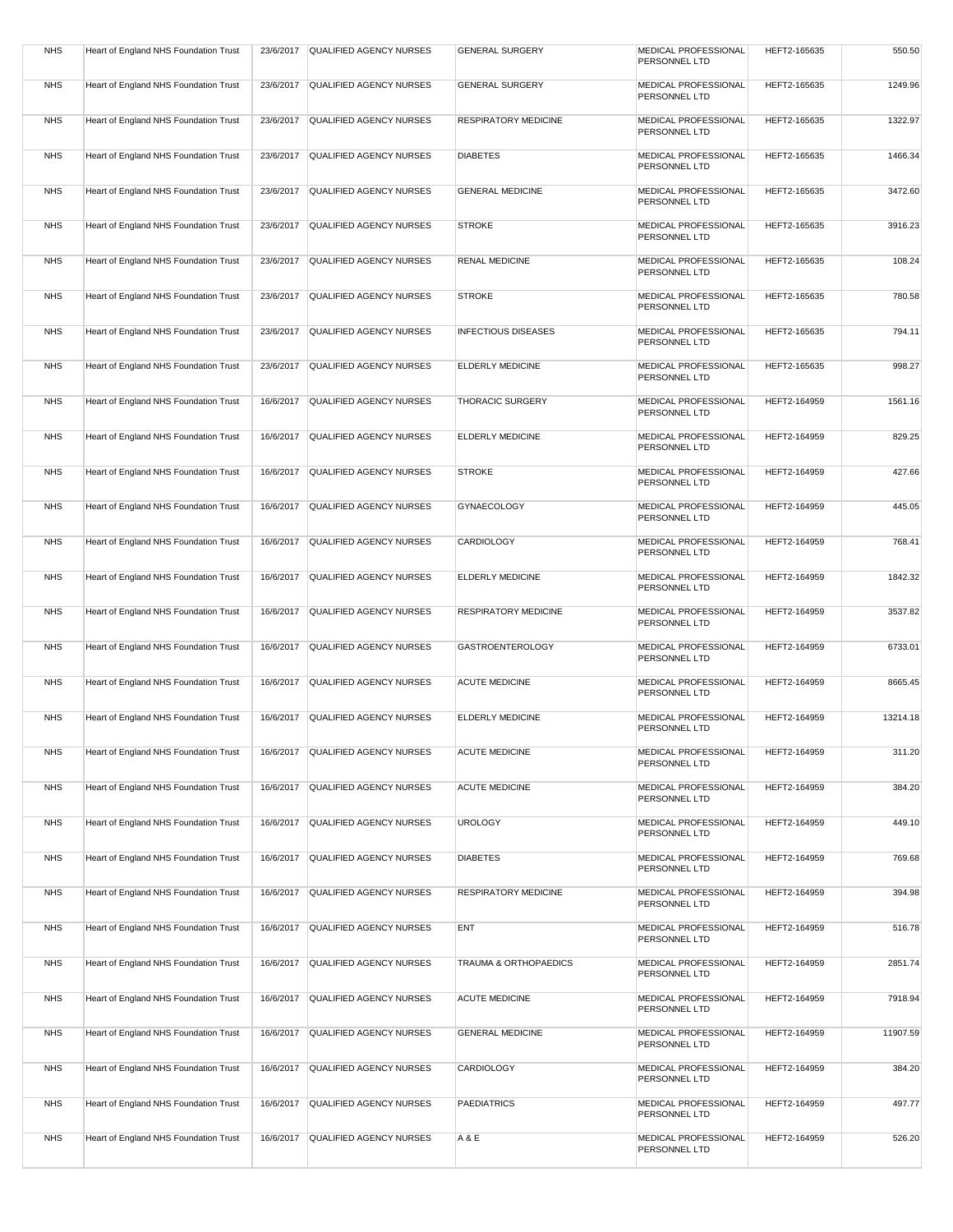| <b>NHS</b> | Heart of England NHS Foundation Trust | 16/6/2017 | QUALIFIED AGENCY NURSES                        | <b>ELDERLY MEDICINE</b>          | MEDICAL PROFESSIONAL<br>PERSONNEL LTD        | HEFT2-164959 | 665.52    |
|------------|---------------------------------------|-----------|------------------------------------------------|----------------------------------|----------------------------------------------|--------------|-----------|
| <b>NHS</b> | Heart of England NHS Foundation Trust | 16/6/2017 | <b>QUALIFIED AGENCY NURSES</b>                 | <b>TRAUMA &amp; ORTHOPAEDICS</b> | MEDICAL PROFESSIONAL<br>PERSONNEL LTD        | HEFT2-164959 | 814.36    |
| <b>NHS</b> | Heart of England NHS Foundation Trust | 16/6/2017 | QUALIFIED AGENCY NURSES                        | <b>CARDIOLOGY</b>                | MEDICAL PROFESSIONAL<br>PERSONNEL LTD        | HEFT2-164959 | 384.20    |
| <b>NHS</b> | Heart of England NHS Foundation Trust | 16/6/2017 | QUALIFIED AGENCY NURSES                        | <b>GENERAL MEDICINE</b>          | MEDICAL PROFESSIONAL<br>PERSONNEL LTD        | HEFT2-164959 | 404.49    |
| <b>NHS</b> | Heart of England NHS Foundation Trust | 16/6/2017 | QUALIFIED AGENCY NURSES                        | <b>RENAL MEDICINE</b>            | MEDICAL PROFESSIONAL<br>PERSONNEL LTD        | HEFT2-164959 | 648.00    |
| <b>NHS</b> | Heart of England NHS Foundation Trust | 16/6/2017 | <b>QUALIFIED AGENCY NURSES</b>                 | <b>GENERAL SURGERY</b>           | MEDICAL PROFESSIONAL<br>PERSONNEL LTD        | HEFT2-164959 | 1152.61   |
| <b>NHS</b> | Heart of England NHS Foundation Trust | 16/6/2017 | <b>QUALIFIED AGENCY NURSES</b>                 | <b>RESPIRATORY MEDICINE</b>      | MEDICAL PROFESSIONAL<br>PERSONNEL LTD        | HEFT2-164959 | 3104.80   |
| <b>NHS</b> | Heart of England NHS Foundation Trust | 16/6/2017 | QUALIFIED AGENCY NURSES                        | <b>STROKE</b>                    | MEDICAL PROFESSIONAL<br>PERSONNEL LTD        | HEFT2-164959 | 817.08    |
| <b>NHS</b> | Heart of England NHS Foundation Trust | 16/6/2017 | QUALIFIED AGENCY NURSES                        | <b>DIABETES</b>                  | MEDICAL PROFESSIONAL<br>PERSONNEL LTD        | HEFT2-164959 | 1405.58   |
| <b>NHS</b> | Heart of England NHS Foundation Trust | 2/6/2017  | QUALIFIED AGENCY NURSES                        | <b>RESPIRATORY MEDICINE</b>      | MEDICAL PROFESSIONAL<br>PERSONNEL LTD        | HEFT2-163761 | 396.37    |
| <b>NHS</b> | Heart of England NHS Foundation Trust | 2/6/2017  | QUALIFIED AGENCY NURSES                        | <b>GENERAL MEDICINE</b>          | MEDICAL PROFESSIONAL<br>PERSONNEL LTD        | HEFT2-163761 | 216.42    |
| <b>NHS</b> | Heart of England NHS Foundation Trust | 2/6/2017  | QUALIFIED AGENCY NURSES                        | CLIN HAEM / ONCOLOGY             | MEDICAL PROFESSIONAL<br>PERSONNEL LTD        | HEFT2-163761 | 384.20    |
| <b>NHS</b> | Heart of England NHS Foundation Trust | 2/6/2017  | <b>QUALIFIED AGENCY NURSES</b>                 | A & E                            | <b>MEDICAL PROFESSIONAL</b><br>PERSONNEL LTD | HEFT2-163761 | 2573.40   |
| <b>NHS</b> | Heart of England NHS Foundation Trust | 2/6/2017  | QUALIFIED AGENCY NURSES                        | <b>ACUTE MEDICINE</b>            | MEDICAL PROFESSIONAL<br>PERSONNEL LTD        | HEFT2-163761 | 384.20    |
| <b>NHS</b> | Heart of England NHS Foundation Trust | 2/6/2017  | QUALIFIED AGENCY NURSES                        | <b>DIABETES</b>                  | MEDICAL PROFESSIONAL<br>PERSONNEL LTD        | HEFT2-163761 | 432.88    |
| <b>NHS</b> | Heart of England NHS Foundation Trust | 2/6/2017  | QUALIFIED AGENCY NURSES                        | <b>GASTROENTEROLOGY</b>          | MEDICAL PROFESSIONAL<br>PERSONNEL LTD        | HEFT2-163761 | 3222.31   |
| <b>NHS</b> | Heart of England NHS Foundation Trust | 2/6/2017  | QUALIFIED AGENCY NURSES                        | <b>GENERAL MEDICINE</b>          | MEDICAL PROFESSIONAL<br>PERSONNEL LTD        | HEFT2-163761 | 384.20    |
| <b>NHS</b> | Heart of England NHS Foundation Trust | 2/6/2017  | QUALIFIED AGENCY NURSES                        | <b>ELDERLY MEDICINE</b>          | MEDICAL PROFESSIONAL<br>PERSONNEL LTD        | HEFT2-163761 | 4141.27   |
| <b>NHS</b> | Heart of England NHS Foundation Trust | 2/6/2017  | <b>QUALIFIED AGENCY NURSES</b>                 | <b>RESPIRATORY MEDICINE</b>      | <b>MEDICAL PROFESSIONAL</b><br>PERSONNEL LTD | HEFT2-163761 | 1588.90   |
| <b>NHS</b> | Heart of England NHS Foundation Trust | 2/6/2017  | QUALIFIED AGENCY NURSES                        | <b>THORACIC SURGERY</b>          | MEDICAL PROFESSIONAL<br>PERSONNEL LTD        | HEFT2-163761 | 2435.04   |
| <b>NHS</b> | Heart of England NHS Foundation Trust | 2/6/2017  | <b>QUALIFIED AGENCY NURSES</b>                 | <b>ACUTE MEDICINE</b>            | MEDICAL PROFESSIONAL<br>PERSONNEL LTD        | HEFT2-163761 | 2750.25   |
| <b>NHS</b> | Heart of England NHS Foundation Trust | 2/6/2017  | QUALIFIED AGENCY NURSES                        | <b>GENERAL MEDICINE</b>          | <b>MEDICAL PROFESSIONAL</b><br>PERSONNEL LTD | HEFT2-163761 | 7632.23   |
| <b>NHS</b> | Heart of England NHS Foundation Trust | 2/6/2017  | QUALIFIED AGENCY NURSES                        | <b>RESPIRATORY MEDICINE</b>      | MEDICAL PROFESSIONAL<br>PERSONNEL LTD        | HEFT2-163761 | 439.62    |
| <b>NHS</b> | Heart of England NHS Foundation Trust | 2/6/2017  | QUALIFIED AGENCY NURSES                        | <b>TRAUMA &amp; ORTHOPAEDICS</b> | MEDICAL PROFESSIONAL<br>PERSONNEL LTD        | HEFT2-163761 | 3406.41   |
| <b>NHS</b> | Heart of England NHS Foundation Trust | 2/6/2017  | QUALIFIED AGENCY NURSES                        | <b>STROKE</b>                    | MEDICAL PROFESSIONAL<br>PERSONNEL LTD        | HEFT2-163761 | 3645.85   |
| <b>NHS</b> | Heart of England NHS Foundation Trust | 2/6/2017  | QUALIFIED AGENCY NURSES                        | <b>ELDERLY MEDICINE</b>          | MEDICAL PROFESSIONAL                         | HEFT2-163761 | 5776.33   |
| <b>NHS</b> | Heart of England NHS Foundation Trust | 2/6/2017  | QUALIFIED AGENCY NURSES                        | <b>ACUTE MEDICINE</b>            | PERSONNEL LTD<br>MEDICAL PROFESSIONAL        | HEFT2-163761 | 432.88    |
| <b>NHS</b> | Heart of England NHS Foundation Trust | 2/6/2017  | QUALIFIED AGENCY NURSES                        | <b>GENERAL SURGERY</b>           | PERSONNEL LTD<br>MEDICAL PROFESSIONAL        | HEFT2-163761 | 792.75    |
| <b>NHS</b> | Heart of England NHS Foundation Trust | 9/6/2017  | <b>RADIOLOGY</b>                               | <b>RADIOLOGY</b>                 | PERSONNEL LTD<br>GE MEDICAL SYSTEMS          | 131/0712     | 33498.50  |
| <b>NHS</b> | Heart of England NHS Foundation Trust | 2/6/2017  | <b>RADIOLOGY</b>                               | <b>RADIOLOGY</b>                 | LTD<br>PHILIPS UK AND IRELAND                | 934608366    | 70721.96  |
| <b>NHS</b> | Heart of England NHS Foundation Trust | 2/6/2017  | <b>RADIOLOGY</b>                               | <b>RADIOLOGY</b>                 | LTD<br>PHILIPS UK AND IRELAND                | 934608433    | 36612.37  |
|            |                                       |           |                                                |                                  | LTD                                          |              |           |
| <b>NHS</b> | Heart of England NHS Foundation Trust | 2/6/2017  | <b>RADIOLOGY</b>                               | <b>RADIOLOGY</b>                 | PHILIPS UK AND IRELAND<br>LTD                | 934636346    | 32196.64  |
| <b>NHS</b> | Heart of England NHS Foundation Trust | 30/6/2017 | <b>RAW MATERIALS AND</b><br>CONSUMABLES        | ALL WARDS AND DEPTS              | NHS SUPPLY CHAIN.                            | 1018001276   | 322818.33 |
| <b>NHS</b> | Heart of England NHS Foundation Trust | 23/6/2017 | <b>RAW MATERIALS AND</b><br><b>CONSUMABLES</b> | ALL WARDS AND DEPTS              | NHS SUPPLY CHAIN.                            | 1017251502   | 235998.69 |